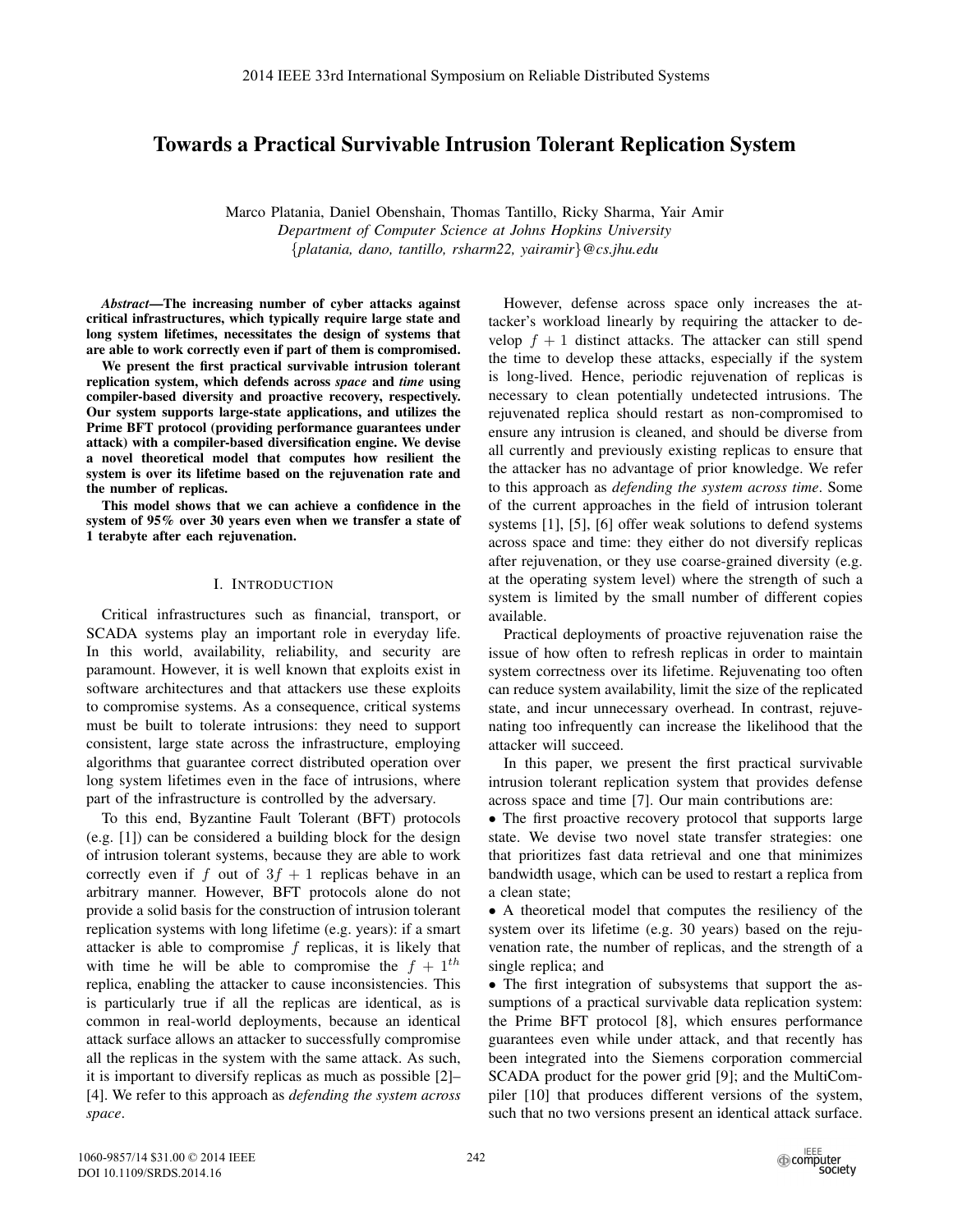This does not mean that the exploits have vanished. Rather, the attacker must craft a new attack or launch a different instantiation of the same attack for each replica, depending on the type of attack, the nature of the vulnerability, and the extent of randomization. A new version of a replica is produced after its rejuvenation.

In a previous work [4], Schneider et al. presented a framework that periodically rejuvenates replicas, using builtin operating system tools to generate diverse copies. In our work, we generate diverse versions of Prime replicas by augmenting the built-in operating system tools with a compiler-based diversification engine.

A theoretical model for proactive rejuvenations has also been presented in [11]. While this model applies to stateless systems, in our work we define the rejuvenation rate taking into account the size of the state that may need to be transferred and the time to transfer it.

It is worthwhile to note that proactive recovery and diversity do not protect against protocol flaws. If the protocol has a flaw that makes it vulnerable to attacks (e.g. SQL injection), then proactive recovery and diversity have no effect. In addition, proactive recovery and diversity do not protect against DDoS attacks. Handling resource exhaustion attacks is an orthogonal and complementary problem to the one described in this paper.

The remainder of the paper is organized as follows: Section II introduces Prime and software diversity. Section III presents the system model. Section IV describes the proactive recovery algorithm. Section V presents the experimental evaluation of the proposed approach. Section VI illustrates the theoretical rejuvenation model. Section VII discusses previous works, and Section VIII concludes the paper.

### II. BACKGROUND

#### *A. Prime, a BFT protocol with performance guarantees*

In this paper we focus on Prime as the baseline to build a long-lived intrusion tolerant system. However, other BFT protocols with performance guarantees under attack [12], [13] could also be used. Unlike previous BFT protocols, Prime bounds the amount of performance degradation that can be caused by a malicious leader. To do so, Prime extends the typical *pre-prepare, prepare,* and *commit* phases for global ordering with a *pre-ordering* phase, where a correct replica that receives a client operation broadcasts that operation in the system together with a locally generated sequence number.

If the operations injected by the leader during the *preprepare* phase do not match those in the *pre-ordering* phase, the leader is suspected by correct replicas and replaced. In addition, Prime replicas run a background protocol to estimate the round-trip time to each other in order to compute how fast the leader should inject client operations for global ordering. If the leader fails to respect timeliness constraints, it is suspected by correct replicas and replaced. With respect to other BFT protocols, the *pre-ordering* phase and the round-trip time estimation in Prime introduce a small performance hit during normal operations. However, these are necessary to monitor the behavior of the leader and replace it quickly to guarantee that even under attack the client operations introduced by correct replicas are executed within a *bounded-delay* that depends on the current network conditions (see Section III). This allows Prime to perform an order of magnitude better than previous BFT protocols in the presence of an attack.

### *B. Software diversity*

Software diversity, such as N-version programming [14], [15], was originally introduced for software reliability. More recently, cheaper software diversity solutions [2], [3] (i.e. not involving humans in the loop) have been used to defend software systems from *code reuse attacks*, in which an attacker exploits knowledge of the code by using snippets or entire functions from the application itself to perform an attack. The goal of software diversity is to *evolve* programs into different but semantically identical versions, such that it is unlikely that the same attack will succeed on any two variants [16].

In this paper we use the compiler presented in [10] to diversify Prime replicas. This MultiCompiler is based on the LLVM 3.1 compiler and makes use of no-operation insertion, stack padding, shuffling the stack frames, substituting instructions for equivalent instructions, randomizing the register allocation, and randomizing instruction scheduling to obfuscate the code layout of an application. After each rejuvenation the MultiCompiler takes the Prime bitcode, i.e. a compiler-generated intermediate representation of the source code, and a 64-bit random seed and generates a diverse copy of a Prime replica from a large entropy space. Hence, if an adversary attacks all replicas in parallel, the probability to defeat more than  $f$  replicas is low. Diversity obtainable with the MultiCompiler complements diversity obtainable at the operating system level, e.g. using different distributions or different versions of the same distribution.

#### III. SYSTEM MODEL AND PROPERTIES

The system is composed of  $n$  replicas, which run the Prime BFT protocol and communicate by exchanging messages. Replicas may suffer from Byzantine or benign faults. We characterize replicas based on their behavior:

• Correct replica: a replica that follows the algorithm, is consistent, and is not being partitioned or rejuvenated.

• Malicious (or compromised) replica: a replica that exhibits arbitrary (i.e. Byzantine) behavior not according to the algorithm.

• Crashed replica: a replica that stops working. A crashed replica can restart the application from the state on the disk.

• Rejuvenating replica: a replica that is experiencing a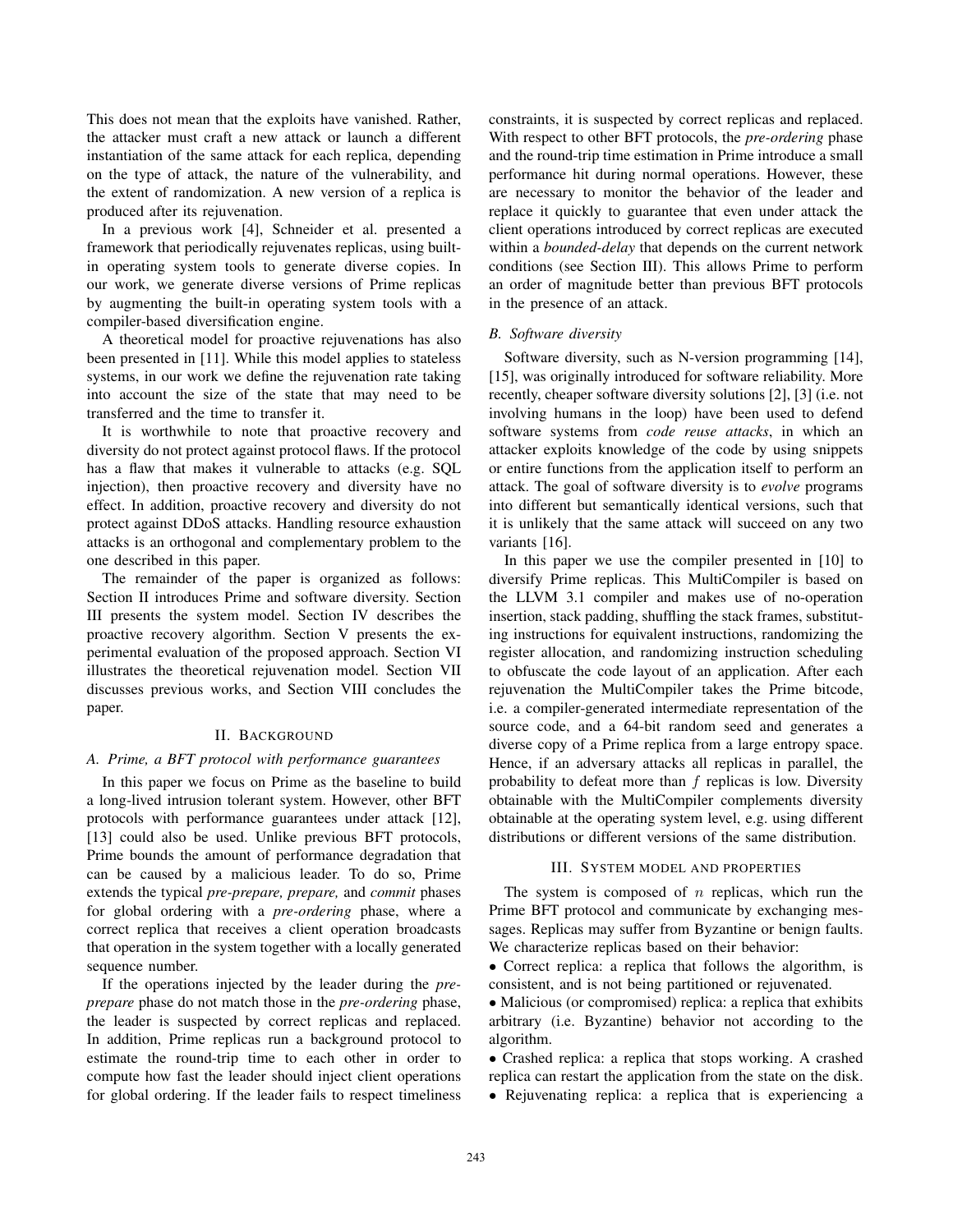benign fault. In particular, even if the replica was malicious, during rejuvenation it switches to a crashed replica.

• Partitioned replica: replica that cannot communicate with at least  $\gamma$  correct replicas (see Sections III-B and III-C).

Replicas are periodically rejuvenated to clean any intrusions. A fundamental condition for success is that a correct replica completes recovery before the rejuvenation of the next replica. We define the time between two consecutive rejuvenations of any replicas as the *inter-rejuvenation period*. A *rejuvenation cycle* is n times the inter-rejuvenation period. In addition, we require that client operations, also referred to as updates, are not injected into the system faster than correct replicas can execute them. In this way, we ensure that a correct replica that rejuvenates eventually catches up.

All messages sent among replicas are digitally signed. We assume that digital signatures are unforgeable without knowing a replica's private key. We also make use of a collision-resistant hash function for computing message digests. In addition, we require that each replica is equipped with tamperproof cryptographic material to generate and store the replica's private key and sign messages without revealing that key. To this end, we use the Trusted Platform Module (TPM). The TPM also comes with a random number generator and a monotonically increasing counter. Many modern computers are sold with a TPM module built-in.

In the following, we first specify the attack model, and then we describe the system model in the presence of  $3f+1$ replicas, as in typical BFT protocols, and in the presence of  $3f + 2k + 1$  replicas [5], where k is the maximum number of crashed, rejuvenating, and partitioned replicas tolerated in the presence of  $f$  malicious replicas. In the presence of  $3f + 2k + 1$  replicas the algorithm is guaranteed to make progress despite malicious/benign failures and the rejuvenation of correct replicas.

### *A. Attack model*

We allow for a very powerful adversary that can exploit vulnerabilities of the operating system and the application to compromise and control a replica. The adversary can delay the sending and receipt of messages of malicious replicas, but it cannot affect communication among correct replicas. In addition, the adversary can leak the private key of a malicious replica and disseminate that key to other malicious replicas in order to send forged messages. The adversary can also compromise the state of a malicious replica. However, we assume that the adversary has no physical access to the system and is computationally bounded, such that it cannot subvert the cryptographic mechanisms described above.

## *B.*  $n = 3f + 1$  *replicas*

We consider  $f$  to be the maximum number of replicas that can concurrently experience malicious and/or benign faults (including recovering, crashed, and partitioned replicas) within a *vulnerability window*, i.e. the maximum time T between when a replica fails and when it recovers from that fault [1]. We also assume that the network may experience temporary partitions. If the number of faulty plus partitioned replicas exceeds  $f$ , then the system halts until the partitioned replicas reconnect and catch up. In the presence of  $3f + 1$ replicas we define a partitioned replica as a replica that cannot communicate with another  $\gamma = 2f$  correct replicas. In the following, we discuss how Prime properties presented in [8] change with proactive recovery.

*Property 1:* SAFETY: If two correct replicas execute the  $i<sup>th</sup>$  update, then these updates are identical.

To guarantee SAFETY in presence of proactive recovery, a correct replica has to implement a persistent memory that survives across rejuvenations, whose content has to be validated after each rejuvenation. We require that each correct Prime replica stores on the disk all messages that it sends to or accepts from other replicas. This prevents a correct replica from sending the same message twice or accepting two different messages with the same sequence number. After rejuvenation, the replica can reload the messages into main memory.

*Property 2:* NETWORK-STABILITY: There is a time after which the following condition holds for a set  $S$  of at least  $2f + 1$  correct replicas (stable replicas): for each pair of replicas r and s, there exists a value  $Min\_Lat(r, s)$ , unknown to the replicas, such that if  $r$  sends a message to s, it will arrive with a delay  $\Delta_{r,s}$ , where  $Min\_Lat(r, s) \leq$  $\Delta_{r,s} \leq Min\_Lat(r, s) \cdot K_{Lat}$ , with  $K_{Lat}$  a known networkspecific constant accounting for latency variability.

In those executions in which NETWORK-STABILITY is met, Prime guarantees the following LIVENESS property.

*Property 3:* LIVENESS: If a stable replica initiates an update, all stable replicas eventually execute the update.

This property guarantees that if the network is sufficiently stable each update is eventually executed by all correct replicas. To meet LIVENESS we must guarantee that recovery eventually completes and partitions eventually heal. Because we require that updates are not injected into the system faster than correct replicas can execute them, we guarantee that eventually a recovering replica will catch up. The LIVENESS property does not specify how fast the updates need to be executed. When NETWORK-STABILITY is met, Prime provides a stronger performance guarantee:

*Property 4:* BOUNDED-DELAY: There exists a time after which the latency for any update initiated by a stable replica is upper bounded.

Prime guarantees BOUNDED-DELAY by settling on a correct leader that initiates ordering rounds in a timely manner. However, in the presence of proactive recovery even a correct and fast leader will eventually be rejuvenated. In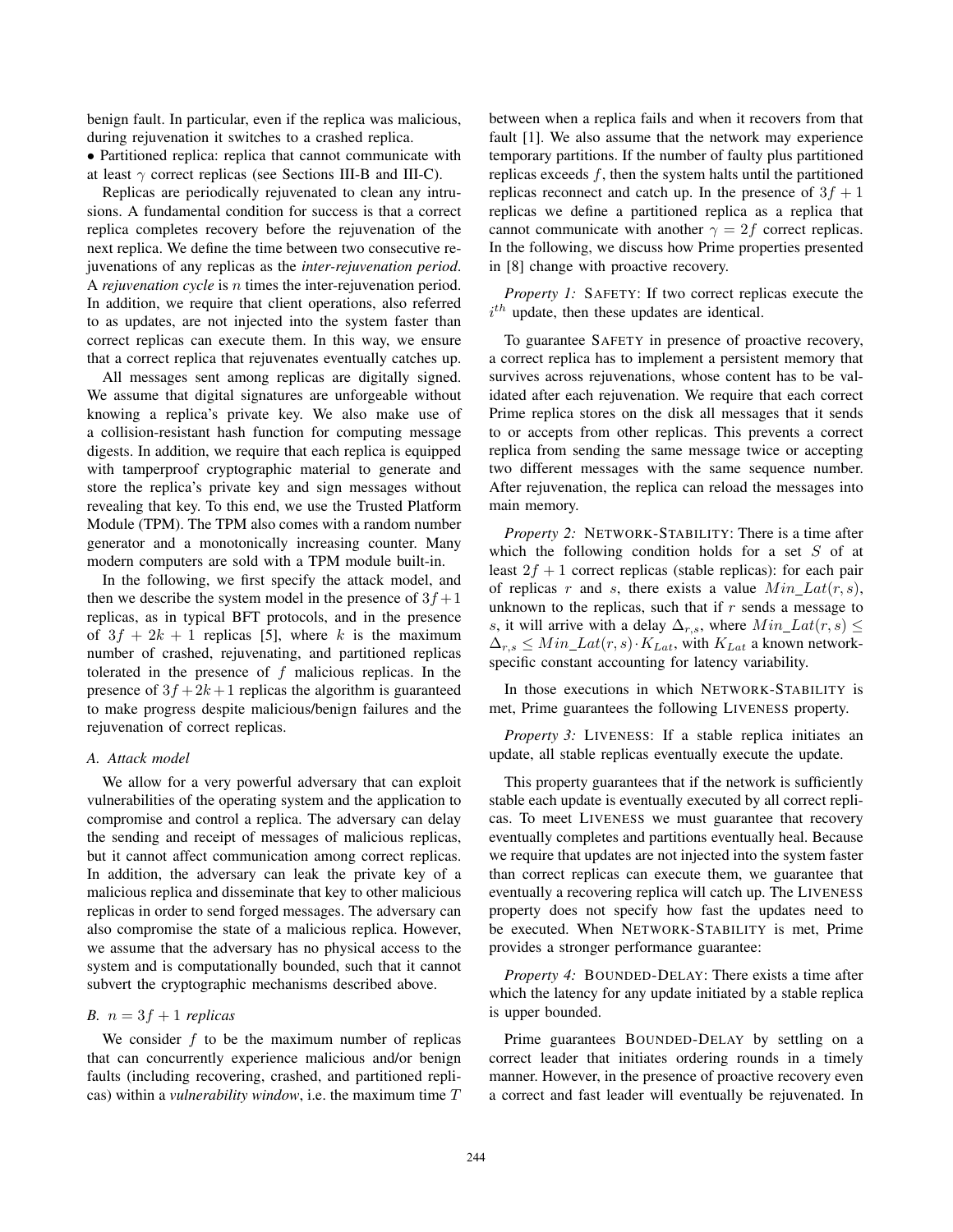this case we can still guarantee BOUNDED-DELAY, but for at most 3f occurrences the worst-case bound on BOUNDED-DELAY becomes  $t = 2f \cdot \alpha + \beta$ , with  $\alpha$  the time to detect and replace a malicious or slow leader, and  $\beta$  the time for a correct replica to complete recovery. We calculate t will be approximately hours for real systems with large state, with t dominated by  $\beta$ . Under normal operations (i.e. no recovery in progress), if in the presence of  $f$  failures an additional replica partitions away for a while and then rejoins, we are not able to guarantee BOUNDED-DELAY until the partitioned replica catches up. In this case we are only able to guarantee LIVENESS.

### *C.*  $n = 3f + 2k + 1$  *replicas*

In this section we investigate how to reduce  $t$ , the worstcase bound on BOUNDED-DELAY after the rejuvenation of the leader. Normally, we need  $3f + 1$  replicas to guarantee the progress of the algorithm. However, if a correct replica rejuvenates in the presence of  $f$  malicious replicas, the system could halt until recovery is completed. We avoid this problem by adding more replicas in the system. Specifically, we need  $3f + 2k + 1$  replicas, as previously described in [5].  $k$  is the maximum number of crashed, recovering, and partitioned replicas tolerated in the presence of  $f$  malicious replicas during a *vulnerability window* T. In the presence of  $3f + 2k + 1$  replicas we define a partitioned replica as a replica that cannot communicate with another  $\gamma = 2f + k$ correct replicas. Augmenting the number of replicas requires at least  $2f + k + 1$  replicas to order updates. Hence, certificates collected during pre-ordering and ordering phases are composed of  $2f + k + 1$  messages.

The definitions of SAFETY and LIVENESS do not change in the presence of  $3f + 2k + 1$  replicas. The only difference in NETWORK-STABILITY is that at any time the set  $S$ of stable replicas can be populated by any  $2f + k + 1$ correct replicas, i.e. the minimum number required to order updates and elect a new leader. Hence, in a system with  $3f + 2k + 1$  replicas, if NETWORK-STABILITY holds, we can still guarantee BOUNDED-DELAY over the rejuvenation cycle, but for at most  $3f + 2k$  occurrences the worst-case bound on BOUNDED-DELAY becomes  $t = (2f + k) \cdot \alpha$ . We calculate  $t$  will be subsecond for real systems with large state.

Compared to the case of  $3f + 1$ , in the presence of  $3f + 2k + 1$  replicas we have a higher number of occurrences in which the worst-case bound on BOUNDED-DELAY is t. However, the rejuvenation cycle is longer, and we also expect that the time  $(2f + k) \cdot \alpha$  to settle on a correct and fast leader is much smaller than the time  $\beta$  to complete recovery after the rejuvenation of a correct replica.

In addition, under normal operations (i.e. no recovery in progress), in the presence of  $f$  faults we can tolerate the temporary partition of at most  $k$  replicas, while still guaranteeing BOUNDED-DELAY. Unlike the  $3f + 1$  replicas case, where the protocol can ensure only LIVENESS, the system does not need to wait for the partitioned replicas to catch up to also guarantee BOUNDED-DELAY.

### IV. PROACTIVE RECOVERY ALGORITHM

The proactive recovery algorithm depends on a component trusted to periodically initiate proactive recovery in a round robin manner. We describe in Section V how this component can be implemented. After each rejuvenation we diversify replicas as described before. The main operations the protocol executes are:

1) Replica rejuvenation: the server that hosts a replica is periodically rebooted;

2) Key replacement: the private/public keys of the rejuvenated replica are refreshed with the help of the TPM, invalidating all previous keys that could be compromised;

3) State validation: we assume the presence of a database to maintain replicated state. It needs to be validated before applying new updates;

4) State transfer: if the state is compromised, a clean copy of the state must be transferred from the other correct replicas; 5) Prime certificate validation: Prime messages are persistently stored on the disk to ensure SAFETY across rejuvenations. They are reloaded into main memory and validated before accepting or sending new Prime messages.

Next, we describe each operation of the proactive recovery protocol for a system with  $3f+1$  replicas. The modifications for a system with  $3f+2k+1$  replicas are described in Section IV-F.

### *A. Replica rejuvenation*

Periodically, the trusted component that runs a proactive recovery scheduler selects one replica to rejuvenate. Each replica is equipped with a physical read-only medium (e.g. CD-ROM) that stores a clean copy of the operating system, the Prime bitcode, the MultiCompiler, and the public keys of the TPMs of the other servers. Note that periodically a system administrator can replace the operating system with the latest version, including security patches. Hence, the rejuvenated replica restarts the application from a correct version of the operating system and recompiles the Prime bitcode with the MultiCompiler, which takes as input a random seed generated by the TPM. The replica is then ready to restart Prime and execute the next steps of the proactive recovery protocol. During recovery the replica does not execute pre-ordering and ordering operations.

### *B. Key replacement*

Each Prime replica has two private/public key pairs: one pair is generated by the TPM at deployment time, the other one is generated after each rejuvenation and used to sign/verify Prime messages. The private key generated by the TPM is stored in the TPM itself and cannot be leaked or deleted unless the adversary has physical access to the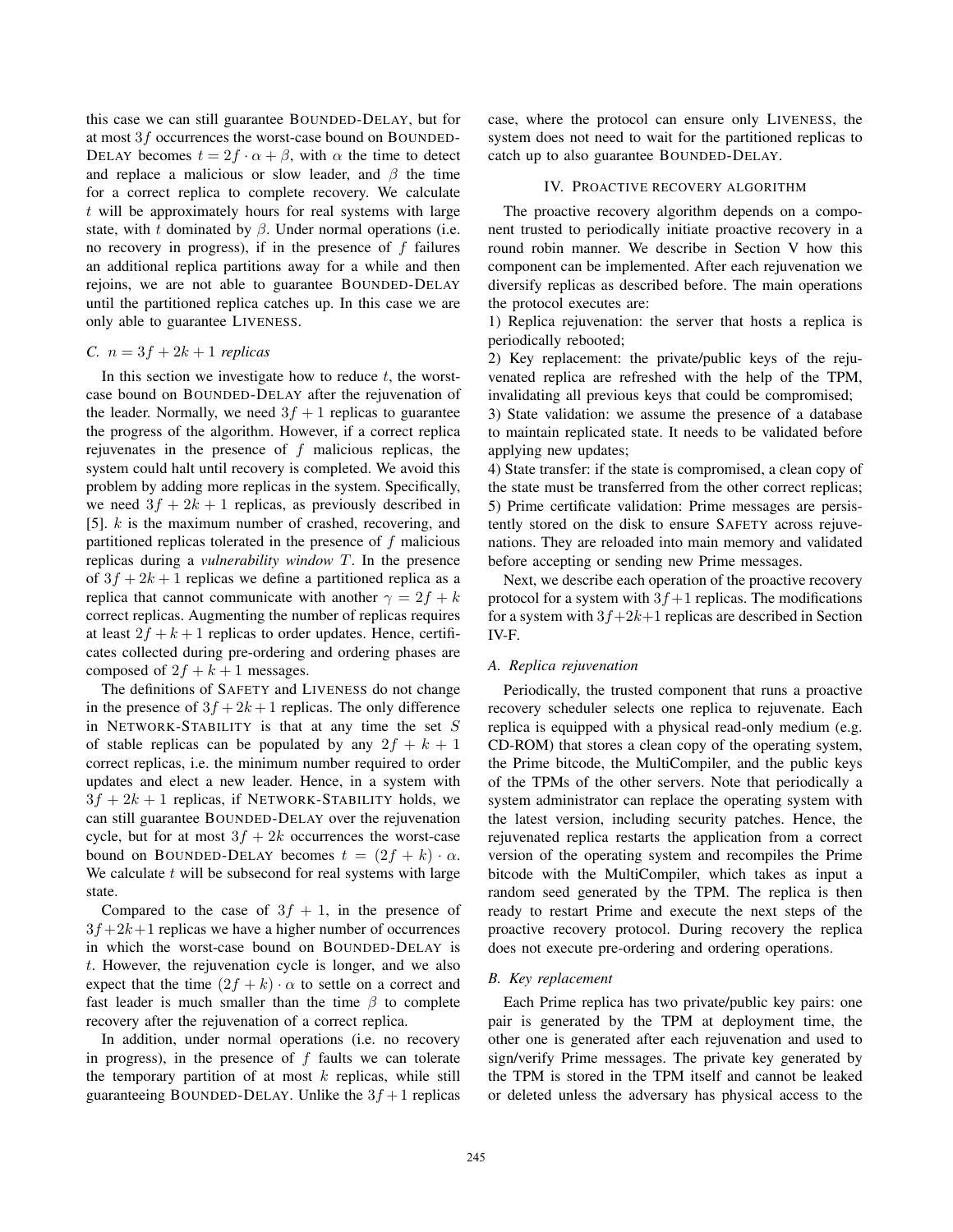system and clears the TPM internal registers (we assume the adversary has no physical access to the system). The public key is disseminated to other replicas, so they can decrypt what this TPM signs.

Private/public keys to sign/verify Prime messages, also referred to as session keys, are refreshed after rejuvenation. Indeed, a replica can be impersonated if the attacker leaks the private session key and sends it to other malicious replicas. Session key replacement is the first operation to execute. If the replica was malicious before rejuvenation, after invalidating old keys we consider that replica to be experiencing a benign fault. Specifically, the rejuvenated replica generates a new private/public session key pair; then it uses the TPM to sign a message containing the new public key. The TPM also generates and attaches a monotonically increasing sequence number to that message before signing it to avoid replay attacks. The message is then sent to all other replicas in the system.

A correct replica accepts (and appends on a file) a new key if and only if the sequence number generated by the sending TPM is higher than the sequence numbers associated with the old public session keys of the same replica. From this moment until the next rejuvenation, the recovering replica will sign all messages with the new private session key. When at least  $f + 1$  correct replicas (at least  $2f + 1$  replicas in total) accept the new key, all the previous keys of the rejuvenated replica are invalid. At this point, updates injected by an impersonator and signed with the old private key cannot be ordered by Prime. To ensure that a new key reaches all correct replicas, we use a forwarding mechanism: the first time a correct replica receives a new key it propagates the message to all other replicas. A correct replica accepts a message signed with the TPM if and only if it contains a new public session key. Other messages signed with the TPM that could be injected by malicious replicas are dropped.

Since old public keys may be required to decrypt older pre-ordering and ordering messages during certificates validation (see Section IV-E), the file with session keys must be validated after rejuvenation. Because we expect this file to be small in size (e.g. 70 MB in a system with 10 replicas, a rejuvenation rate of one replica per day, and a system lifetime of 30 years), this operation is straightforward: the rejuvenated replica computes a digest of the file, and broadcasts a message to request the digest of the same file stored by other replicas. The rejuvenated replica waits for  $f + 1$  replies with the same digest: if this value matches the one computed locally, then the file is correct. Otherwise, the replica requests the file from those  $f+1$  replicas one by one until it receives a file that matches the digest.

#### *C. State validation*

We assume that each Prime replica has its database. The content of the database represents the replicated state, which must be validated after rejuvenation. Correct replicas

take a checkpoint of the state every  $x$  updates. Replicas maintain  $ck$  checkpoints on the disk, with  $ck$  a parameter of the algorithm. Each checkpoint is logged in a file, which contains, for each checkpoint, the sequence number of the last executed operation and a digest of the state.

After rejuvenation and key replacement, the fresh replica reads the state at the most recent checkpoint, e.g.  $ck<sub>i</sub>$ , and computes the digest. Then, a request for the digest of  $ck_i$ , together with the sequence number of the last operation executed before  $ck_i$ , is sent to all other replicas. A correct replica that receives such a request replies back with the digest of that checkpoint if it has that digest, otherwise it replies with a null value (the requested checkpoint may be too old or may refer to an invalid or non existing checkpoint if the rejuvenated replica was compromised). The rejuvenated replica waits for  $f + 1$  replies with the same sequence number and digests, or  $f + 1$  *null* replies. In the former case, the replica compares the received digests with the one computed locally: if they match, the state at checkpoint  $ck_i$ is correct, otherwise state transfer is necessary. In the case of  $f + 1$  null replies, instead, the rejuvenated replica selects from the log file an older checkpoint, e.g.  $ck_{i-1}$ , and repeats the state validation process.

If the rejuvenated replica has no valid checkpoints, it broadcasts a request for the most recent checkpoint taken by other replicas. The replica waits for  $2f + 1$  replies and selects the checkpoint  $ck^*$  with the  $f+1<sup>th</sup>$  highest sequence number.

#### *D. State transfer*

In a system with a potentially large state, the state transfer mechanism must be efficient to guarantee that the recovery of a compromised replica completes as quickly as possible to allow the system to rejuvenate more often, to support the assumption that the adversary does not have enough time to compromise more than one third of the entire system. In the following, we propose two different strategies, one that prioritizes fast recovery at the cost of bandwidth overhead, and one that minimizes bandwidth usage. A system administrator can choose the strategy that best satisfies the application requirements. We logically partition the state into several data blocks of fixed size. The rejuvenated replica recovers correct state by transferring these data blocks.

*1) State transfer reducing latency:* The recovering replica requests a data block  $b_i$  of  $f + 1$  replicas, while another f replicas are selected to send just a digest of that block. The recovering replica then computes a digest for each received copy of the data block until a correct copy is found, that is the one whose digest matches at least another  $f$  digests. After that, the recovering replica moves on to recover data block  $b_{i+1}$ . This approach reduces the time to complete state transfer, because each block is collected in a single round (we are guaranteed that at least one copy out of  $f + 1$  is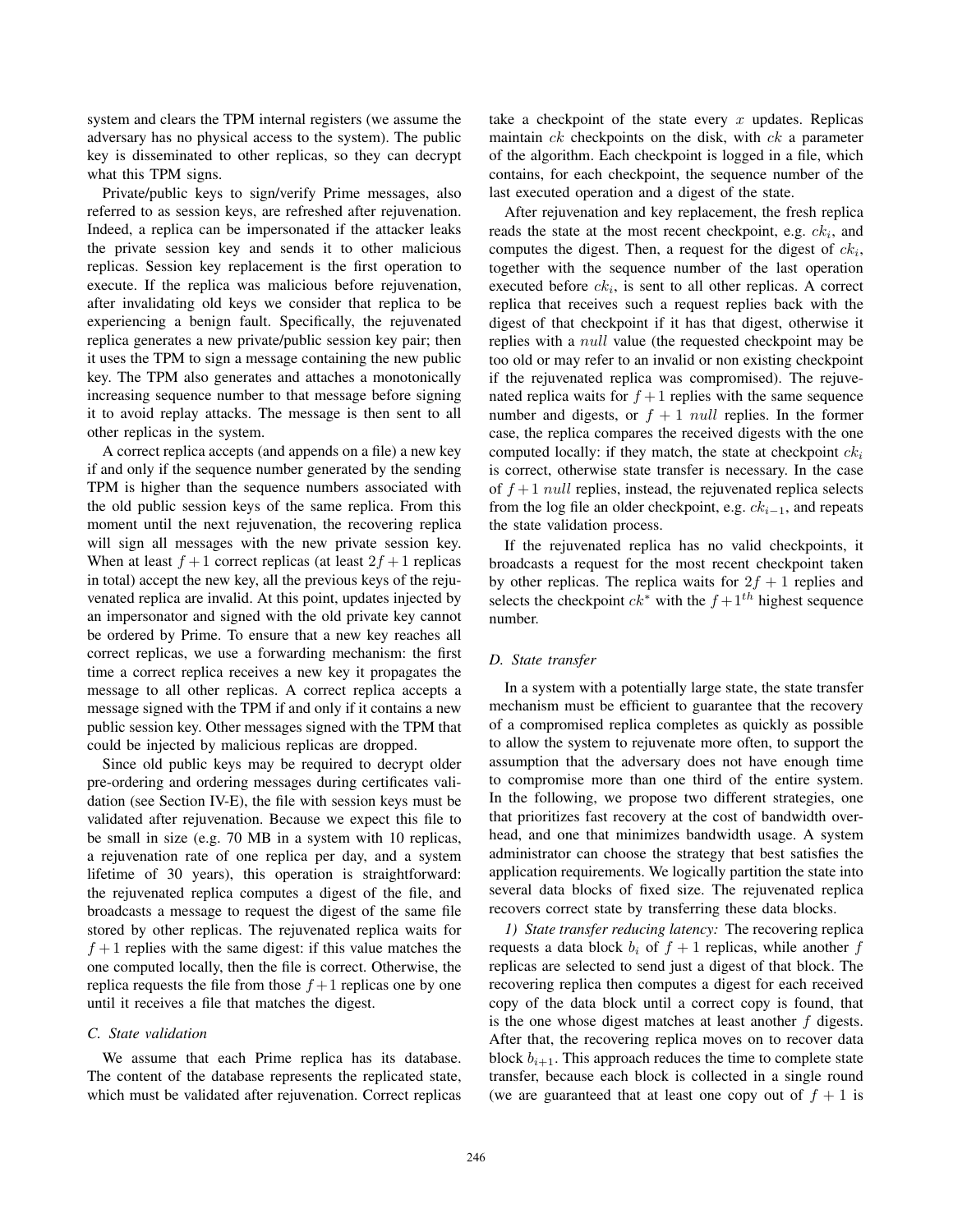correct), at the cost of bandwidth overhead because each block is sent  $f + 1$  times.

*2) State transfer reducing bandwidth usage:* This strategy reduces the impact of malicious replicas that try to hamper the state transfer process by using a blacklisting mechanism: when a replica is blacklisted it is not contacted anymore during state transfer. The recovering replica requests a data block  $b_i$  from one replica, while another f replicas are selected to send just a digest of that block. The recovering replica then computes the digest of the received block and compares this value with the  $f$  received digests. If they match, the data block is correct. This represents the best case: the data block is retrieved in a single round, with no bandwidth overhead (i.e. just a single copy of that block is sent). If digests do not match at least one more round is required. We propose two different variations.

*Variant 1:* An additional replica, different from the previous  $f + 1$ , is selected to send another copy of the data block. This process repeats until the recovering replica finds a correct copy of the data block (at most  $f - 1$ times). This minimizes the bandwidth usage at the cost of additional delay. The received responses (copies of the block and digests) are also used to identify and blacklist malicious replicas that sent invalid information.

*Variant 2:* f additional replicas, different from the previous  $f+1$ , are selected to send a copy of the data block. Then, the recovering replica has  $2f + 1$  responses (i.e.  $f + 1$ blocks and f digests) and uses the same approach described in Section IV-D1 to find a valid block. In addition, these responses are also used to identify and blacklist malicious replicas that sent invalid information. This approach ensures that in at most two rounds the recovering replica finds a correct data block, optimizing latency compared with the previous variant, at the cost of a higher bandwidth overhead.

When a valid copy of the data block is found, the recovering replica moves on to recover block  $b_{i+1}$ . It is worthwhile to note that the blacklisting mechanism ensures that variants 1 or 2 are executed no more that  $f - 1$  times during a state transfer instance. Because we expect  $f$  to be much smaller than the number of data blocks, the impact of malicious replicas on state transfer is negligible.

The strategies we propose aim to efficiently retrieve a large state in the expected scenario: when a replica under the control of an adversary has state that is entirely compromised. However, one can implement more conservative strategies, in which a data block is retrieved only if it is compromised. In this case, the recovering replica will collect the digest from  $f$  other replicas first, compare this value to the digest of the same block stored locally, and then transfer the block if necessary.

We extend these techniques to retrieve multiple blocks in parallel and balance the load across the other correct replicas.

### *E. Prime certificates validation*

Pre-order and order certificates, combined with the state, represent the memory of the system. A pre-order certificate is composed of  $2f+1$  messages: a client operation o and  $2f$ acknowledgments with a digest of that operation. An order certificate is composed of: a prepare message, 2f prepare messages, and  $2f + 1$  commit messages. During Prime operations, when a certificate is ready, a correct replica saves that certificate on the disk. These messages are reloaded into main memory after rejuvenation and then validated. To validate a pre-order certificate, the rejuvenated replica computes the digest of the client operation and compares this value to digests in ack messages. To validate an order certificate the replica computes a digest of the pre-prepare message and compares it to digests in prepare and commit messages. Further details about certificates validation can be found in [17].

#### *F.* Extension to a system with  $3f + 2k + 1$  *replicas*

Augmenting the number of system replicas requires some minor changes to the Prime protocol. As introduced in Section III-C, the number of messages to order updates and, consequently, the certificates size change from  $2f + 1$  to  $2f + k+1$ . This is necessary because, otherwise, f malicious replicas can send different messages to two distinct sets of  $f + 1$  replicas, violating SAFETY. The proactive recovery protocol requires some minor changes.

*Key replacement:* A new session key invalidates all previous keys of the same replica when at least another  $2f + k$  replicas receive it. In this way we guarantee that Prime does not order updates signed with old keys.

*State validation:* During the state validation the recovering replica still requires  $f + 1$  replies with the same digest. Even in the case when the recovering replica has no valid checkpoint, it waits for  $2f + 1$  replies and selects the checkpoint  $ck^*$  with the  $f + 1^{th}$  highest sequence number.

*State transfer:* The strategy described in Section IV-D1 still needs  $f + 1$  copies of a data block and f digests. At most  $f$  replies, in fact, may contain invalid information, and the remaining  $f + 1$  replies are enough to find a correct copy of the block. The strategy described in Section IV-D2, including the two variants, requires no additional change.

*Certificate validation:* The size of Prime certificates increases from  $2f + 1$  to  $2f + k + 1$ .

### V. EVALUATION

#### *A. System deployment*

In this Section we describe the deployment of the survivable Prime system in a physical and virtualized environment.

*1) Deployment in a physical environment:* The deployment in a physical environment is depicted in Figure 1. The proactive recovery logic runs in a separate computer and includes the scheduler that periodically rejuvenates one replica at a time, in a round robin fashion. The computer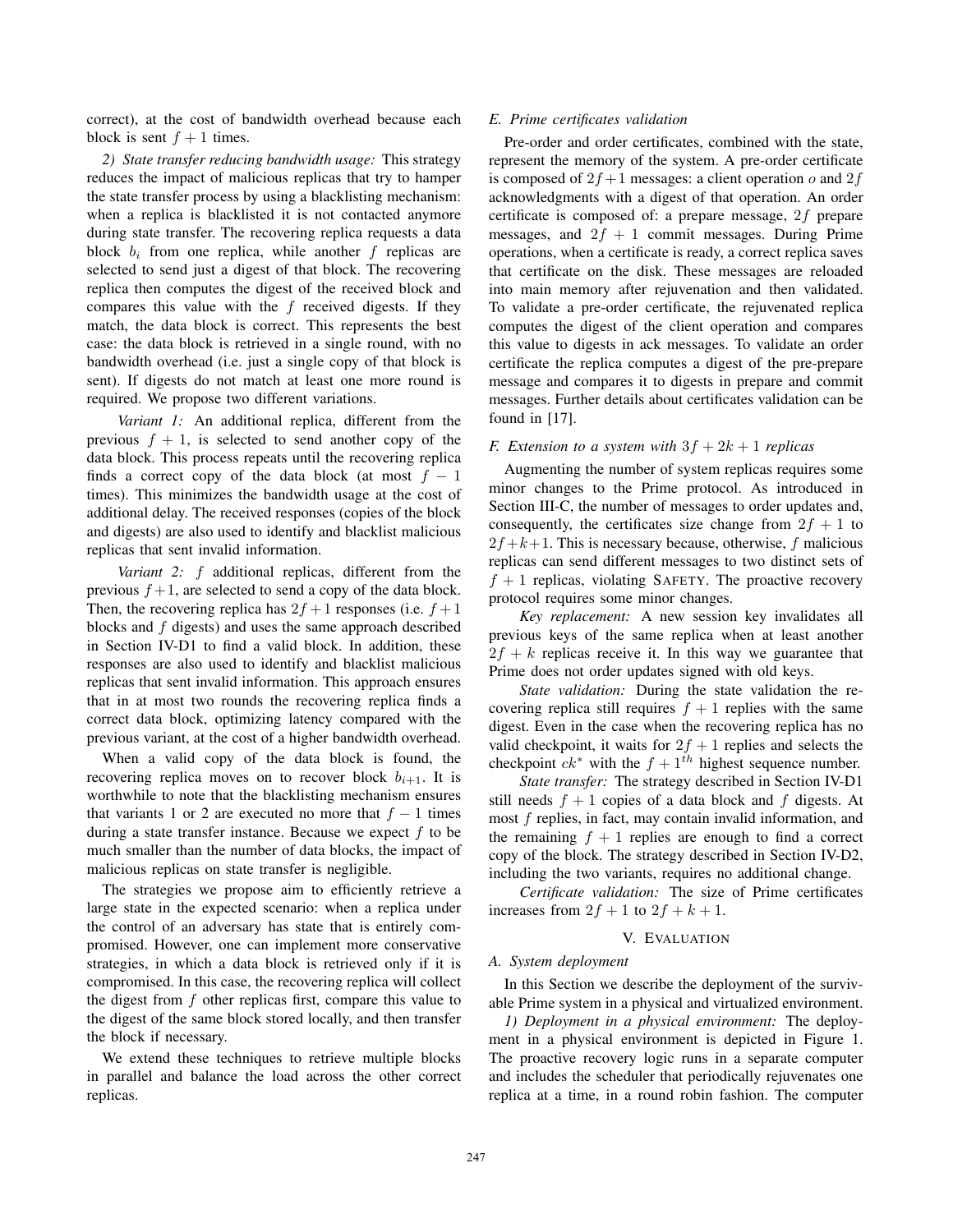is connected to a network switch that, in turn, connects to netbooters (i.e. remotely activated power switches), one for each physical server that hosts a Prime replica. The network that connects the computer with the proactive recovery logic, switch and netbooters is completely isolated from outside communication, and thus cannot be accessed by the attacker. Physical servers are connected to netbooters through power wires. Periodically, the proactive recovery scheduler activates one of the netbooters to cycle the power and reboot the corresponding server. After rebooting, the replica executes the proactive recovery protocol as described in the previous section.



Figure 1. Deployment in a physical system, with the proactive recovery logic isolated from the external network.

*2) Deployment in a virtualized environment:* The deployment in a virtualized environment is depicted in Figure 2, and is based on Xen Cloud Platform (XCP). The proactive recovery logic runs in the privileged *Dom0* domain on a separate physical server, while Prime replicas run in Xen *guest domains*. XCP allows creating a *resource pool*: a virtualized system that can be managed from a single hypervisor, i.e. the master, which can instruct other hypervisors to execute specific operations (e.g. creating/destroying virtual machines). The proactive recovery logic runs in the master hypervisor, which communicates with other hypervisors through a private network.



Figure 2. Deployment in a virtualized system based on XCP.

The advantage of a deployment in a virtualized environment is that rejuvenation is much shorter than in a physical environment: a shadow virtual machine, in fact, can be instantiated in advance, with a clean copy of the operating system and a new version of Prime. When the

shadow virtual machine is ready to start, the old one can be destroyed. We built a prototype that, as soon as the new virtual machine is ready to take over, shuts down the old virtual machine, detaches the virtual disk with the state and the virtual network interface from that machine, and attaches them to the new one. We measured the time taken to complete these operations to be approximately 8 seconds. Note that XCP does not allow destroying a virtual machine before shutting it down; the shut down operation is what most impacts the time to transition. Finally, the old virtual machine is destroyed, while the second one can initiate the proactive recovery protocol.

The virtualized environment poses two drawbacks: (i) the server that runs proactive recovery logic can be compromised if the attacker compromises the hypervisor; (ii) a virtualized environment offers poor or no support for TPM (i.e. solutions present in literature are either not implemented or only partially implemented), which is a fundamental component in our survivable system. Regarding point (i), a deployment in a virtualized environment is suggested if one trusts the hypervisor. This can be substantiated, as an example, by rebooting physical servers from time to time and verifying the status of the servers through a chain of trust (i.e. digest of BIOS, operating system kernel, ...) computed by the TPM. Regarding point (ii), instead, we exploit the fact that *Dom0* has full access to the underlying hardware to implement a TPM manager that mediates the interaction between the Prime replica in a virtual machine and the physical TPM. Each time the Prime replica has to access the TPM, it contacts the TPM manager in *Dom0*, which, in turn, accesses the TPM and replies back to the Prime replica with the outcome of the specific operation.

#### *B. Experimental results*

We deploy the system in a physical cluster with  $3f + 1$ servers. Each server is a Dell PowerEdge R210 II, with an Intel Xeon E3 1270v2 3.50 GHz processor and 16GB of memory. All servers are connected by Solarflare 5161T 10GbE cards and an Arista 7120T-4S switch, providing 10 Gigabit Ethernet. All servers run CentOS 6.2 as the operating system. In the following we measure the time to complete state validation and transfer in systems with 4, 7, and 10 replicas. The proactive recovery protocol has been implemented using Prime 1.1 [18], which uses an intrusion tolerant communication substrate built on top of Spines 4.0 [19].

Table I shows the measurements for state reading and transfer for different state sizes, from 1 gigabyte to 1 terabyte. These state sizes are quite common in SCADA systems, military command and control, banking systems, communication systems, to name a few. We evaluate the state transfer strategy described in Section IV-D2 that minimizes the bandwidth usage. The whole state is fragmented into data blocks of 1 megabyte. We transfer these blocks in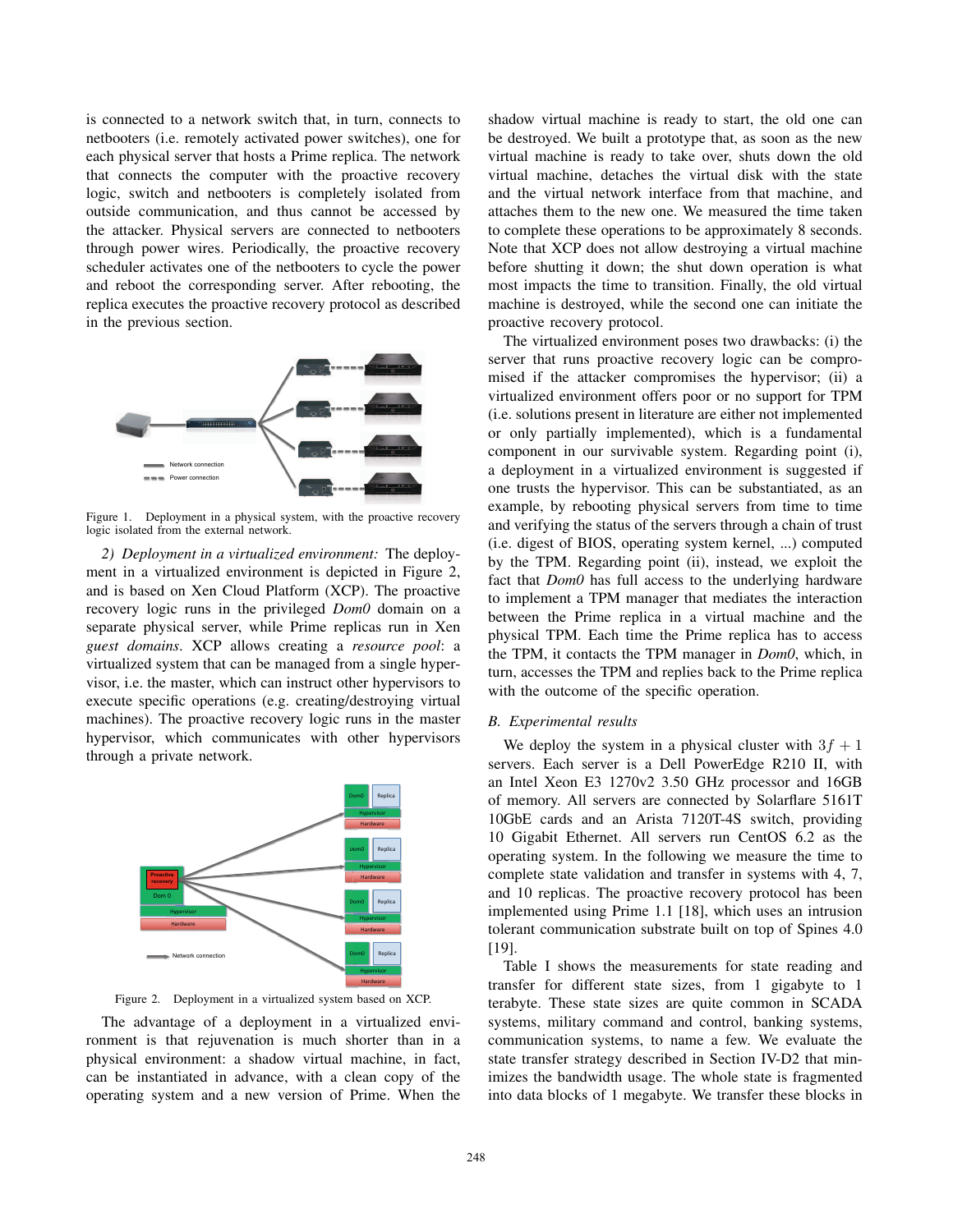Table I STATE VALIDATION AND TRANSFER MEASUREMENTS FOR DIFFERENT STATE SIZES AND NUMBER OF SYSTEM REPLICAS.

| state size | state reading                     | state transfer         |                        |                  |
|------------|-----------------------------------|------------------------|------------------------|------------------|
|            |                                   | 4 replicas             | 7 replicas             | 10 replicas      |
| $1$ Gb     | 9 sec                             | $36 \text{ sec}$       | $25 \text{ sec}$       | $23 \text{ sec}$ |
| $10\,$ Gb  | 1 m, 27 sec                       | 6 m                    | 4 m                    | 4 m              |
| $40$ Gb    | 5 m, 47 sec                       | $24 \text{ m}$         | 15 <sub>m</sub>        | $15 \text{ m}$   |
| $80$ Gb    | $11 \text{ m}$ , $30 \text{ sec}$ | 48 m                   | $31 \text{ m}$         | $31 \text{ m}$   |
| $120$ Gb   | 17 m, 15 sec                      | 1 h, 12 m              | 48 m                   | 48 m             |
| 240 Gb     | 34 m, 30 sec                      | 2 h, $24 \overline{m}$ | 1 h, 38 m              | 1h, 36 m         |
| $520$ Gb   | 1 h, 14 m                         | 5 h, 9 m               | 3 h, 28 m              | 3 h, 24 m        |
| $1$ Tb     | 2 h, 24 m                         | 9 h, 50 m              | 6 h, $\overline{17}$ m | 6 h, 17 m        |

parallel, 5 at a time. Each value reported in Table I is the average of 4 different runs. We see that the time to read and transfer the state grows linearly with the size of the state itself. The performance hit obtained in a system with 4 replicas is due to the fact that some replicas are sending more data blocks at the same time, which produces a higher CPU consumption that limits the processing speed of the physical servers that host those replicas.

Based on the obtained results, in Section VI we will show how to set the rejuvenation rate in our theoretical model. The model will output the minimum security requirement that a replica has to guarantee in order to achieve a desired confidence in the system over its lifetime.

### VI. THEORETICAL REJUVENATION MODEL

In this section we present a theoretical model that allows a system administrator to determine the deployment parameters needed to reach the desired confidence in the system.

As a building block, we present an equation that computes the resiliency of the system based on the rejuvenation rate and the number of replicas. The equation takes as input: (i) the probability  $c$  that a replica is correct over a year; (ii) the rejuvenation rate  $r$ , i.e. the number of rejuvenations per day across the whole system, which is limited by the system's state size; (iii) the number of replicas  $n$ ; and (iv) the system lifetime y. A system administrator has control of  $r$  and  $n$ , but he does not have control of c, which represents the strength of a replica. The strength of a replica can be estimated with CERT alerts, bug reports, or other historical information, as in [20]. The output of the computation is the probability the system will remain correct over its lifetime.

By iterating this computation many times with different possible values of  $r$  and  $n$ , the system administrator can determine the replica strength required to reach the desired confidence in the system. Alternatively, if the replica strength is fixed, the same computation can be iterated to find the required values of  $r$  and  $n$  to reach the desired confidence.

#### *A. Model description*

In our model we consider only failures related to software aspects, not hardware failures. We assume that every replica has the same probability of being compromised over a year. In addition, we assume that each replica fails independently. We support this assumption by making extensive use of diversity as explained before. Replicas are periodically rejuvenated one at a time in a round robin fashion. For simplicity's sake we optimistically assume that recovery is instantaneous. However, we extend this model to relax this assumption at the cost of an additional  $2k$  replicas in the computation and pessimistically assume that a recovery operation spans over an entire rejuvenation cycle. Further details can be found in [17].

In order to compute the probability the system is correct over its lifetime, we first define  $p$  as the probability that a replica is correct at the end of an inter-rejuvenation period by simply scaling the probability  $c$  to the appropriate time by simply scaling the probability c to the appropriate time<br>interval:  $p = {}^{365}C/\overline{C}$ . The following equation then gives the probability the system will survive over a lifetime of  $y$  years.

$$
\left(\sum_{i=n+1-f}^{n+1} \operatorname{coeff}\left(\prod_{j=1}^n \left((1-p^j)+p^jx\right)\right)[i]\right)^{y\cdot 365\cdot r}
$$

The innermost part of the equation is a product of the form  $\prod_{j=1}^{n} ((1-p^{j}) + p^{j}x)$ . Note that the variable x has no meaning beyond the construction of the coefficients to be summed. Each term of the product corresponds to one replica, where  $p^j$  is the probability that the replica will remain correct to the end of the current rejuvenation round and  $1 - p<sup>j</sup>$  is the probability that the replica will be compromised at the end of current rejuvenation round. This is because that replica has not been rejuvenated for the last  $j-1$  rounds and must have survived all of them in addition to the current round in order to remain correct at the end of the current round. By taking the product of these terms, the  $i^{th}$ coefficient in the resulting polynomial is formed by the sum of all possible combinations of the  $p^{j}x$  components of i of the terms with the  $(1-p<sup>j</sup>)$  components of the remaining  $n-i$ terms. Thus, the  $i^{th}$  coefficient represents the probability that exactly i replicas will remain correct at the end of the current rejuvenation round.

We sum these probabilities for all the cases when the system would survive the round, i.e. the coefficients of the polynomial from the  $(n+1-f)^{th}$  coefficient to the  $(n + 1)^{th}$  coefficient. This excludes any cases when more than f replicas have failed. This sum then gives the probability that the system will survive one rejuvenation round.

In fact, there are many rejuvenation rounds in the system's lifetime, which can be treated as a repeated experiment. In order for the system to succeed for its entire lifetime, it must succeed for every rejuvenation round in its lifetime. The probability of success, then, is the product of the probabilities of success for all the rejuvenations rounds, here represented as the exponent  $30.365 \cdot r$ , to capture the y year lifetime, 365 days per year, and  $r$  rejuvenations per day.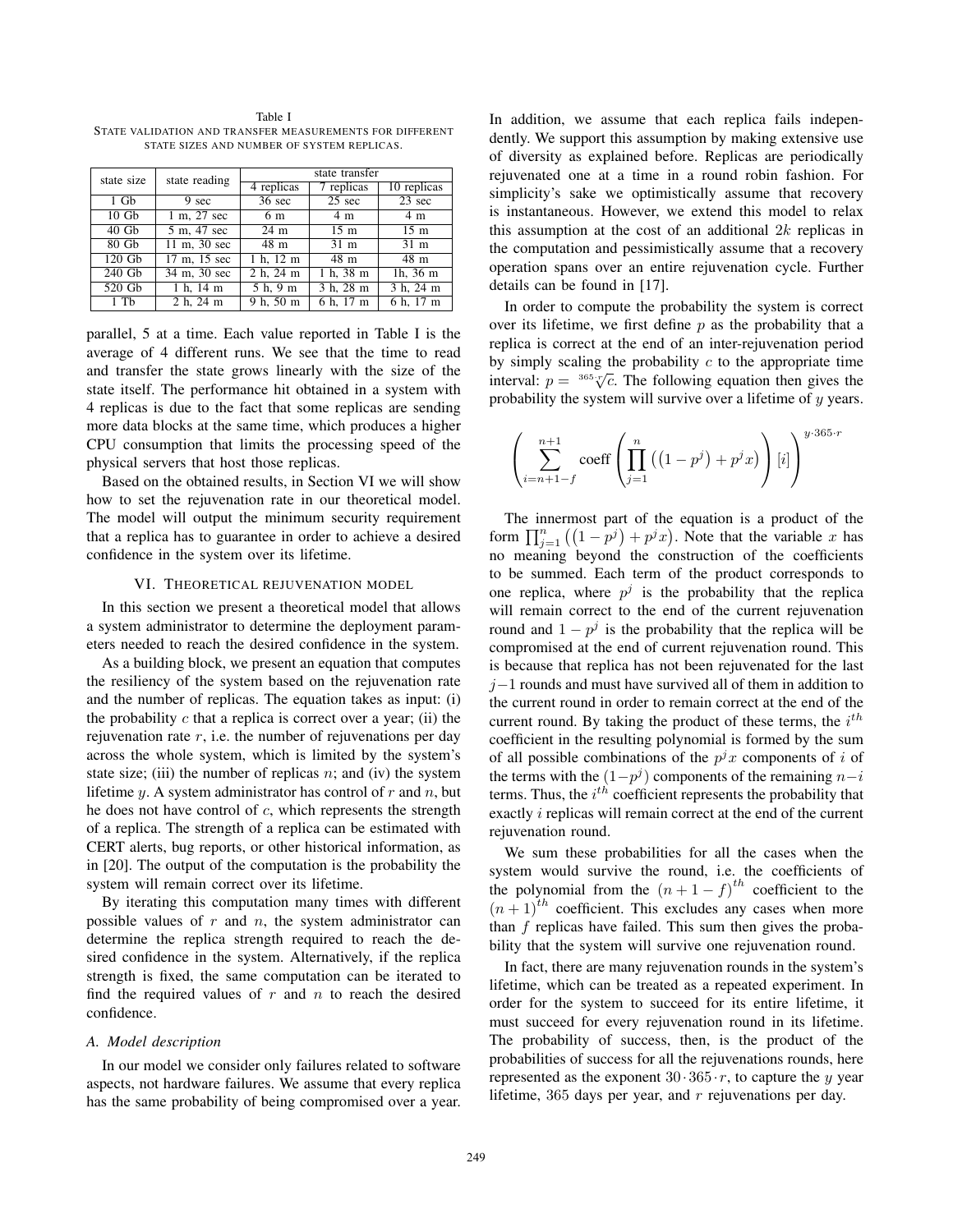

Figure 3. Required strength of a replica to achieve a confidence in the system of 95% over 30 years varying: (a) the rejuvenation rate and state size, while the number of replicas in the system is 7; (b) the rejuvenation rate, for different number of replicas in the system.

*B. Application to realistic scenarios*

# VII. RELATED WORK

*A. Proactive rejuvenation*

Let us apply the model to a concrete example based on the measured time to complete state transfer reported in Section V, Table I. Figure 3(a) shows the required strength of a replica to achieve a confidence in the system of 95% over 30 years when varying the number  $r$  of rejuvenations per day and the state size. The time to transfer the state determines the maximum rejuvenation rate possible for each state size. In the presence of large state, some of the configurations are not possible. As an example, we cannot have  $r > 2$  when the state size is 1 terabyte, because the total time to validate and transfer that state is 8 hours and 41 minutes. Figure 3(a) shows that increasing  $r$ , when possible, helps the system to work correctly in the presence of weak replicas.

In Figure 3(b) we vary the rejuvenation rate  $r$ , for different numbers of replicas  $n$ . We assume the state size is large enough to allow multiple rejuvenations per day (e.g. 1, 10, or 40 gigabytes). Augmenting the number of replicas allows the system to survive in the presence of weaker replicas, but the benefit of adding replicas decreases as  $n$  increases.

The results presented in this section show that proactive recovery is possible in the presence of large state. Some papers in the literature [1], [5] use an aggressive rejuvenation rate (one rejuvenation every 5, 10, or 15 minutes), but these rates limit the size of the state to transfer and incur unnecessary overhead. Our model shows that a rejuvenation rate of one replica per day requires a replica strength of 0.54 when the state size is 1 terabyte. In addition, our model helps to determine the number of replicas to deploy. Many BFT protocols in literature are evaluated with 4 replicas. The model shows that a system with 4 replicas requires stronger replicas, even in the presence of multiple rejuvenations per day. At the same time, deploying systems with more than 10 replicas does not increase the resiliency of the system remarkably, and it generates additional overhead in the BFT protocol.

Software rejuvenation [21] was introduced to increase the reliability and availability of continuously running applications in order to prevent failures over time due to software aging. Both [21], [22] formulate the rejuvenation model through a Markov chain and derive the optimal rejuvenation schedule.

More recently, software rejuvenation has been used to proactively recover replicas in a malicious environment. Castro in [1] was the first to present a proactive recovery protocol for BFT systems, addressing issues such as the need for unforgeable cryptographic material, rebooting from readonly memory, and efficient state transfer. In our paper we extend the work in [1] by describing how to obtain finegrain diversity and efficient state transfer in the presence of a large state.

Rodrigues et al. in [7] present BASE, which extends the BFT protocol described in [23] with data abstraction techniques in order to mask software errors. The abstraction layer hides implementation details and allows the reuse of off-the-shelf software components. Replicas are periodically rejuvenated, rebooting from a clean state. Authors in [24] propose splitting the system into a synchronous component that activates periodic rejuvenation and an any-synchronous subsystem that includes the payload application. This model has been adopted later in other papers [5], [6], [25], [26]. In particular, authors in [5] enhance proactive rejuvenation with reactive recovery, which allows the recovery of replicas as soon as they are detected or suspected of being compromised. The proposed solution guarantees the availability of the minimum number of replicas required to make progress by using  $2k$  additional replicas, where k is the maximum number of replicas that recover at the same time. In our paper we also describe how to adapt our protocol to work with  $3f+2k+1$  replicas, and separate the proactive recovery logic from the replication engine. However, in contrast to [5] we avoid any direct interaction between these two modules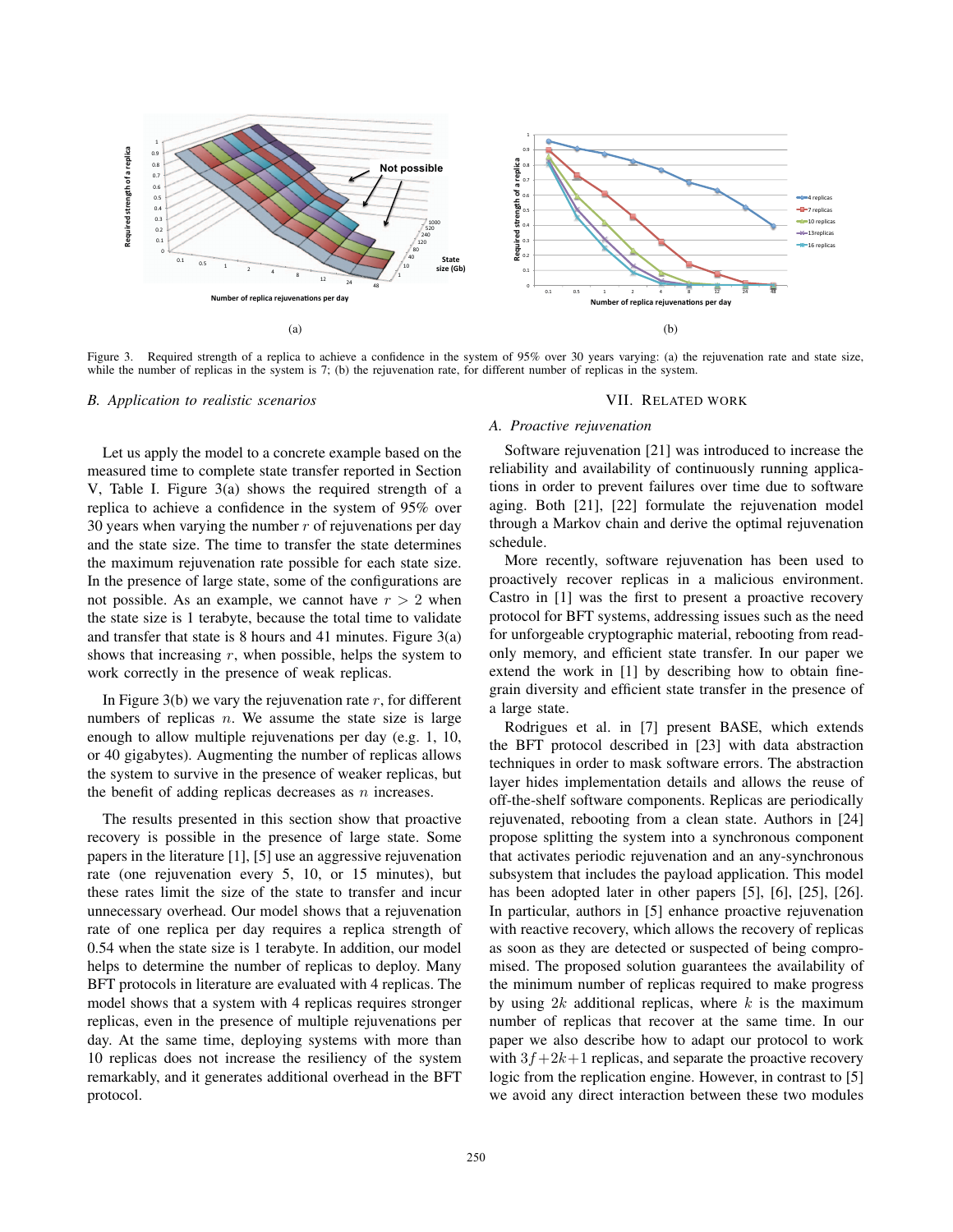because the bidirectional communication between the trusted proactive recovery logic and the untrusted application could open the possibility for potential attacks.

Theoretical models for proactive recovery have been presented in [11] and [27]. The model in [11] computes the system availability by varying the time between rejuvenations of different replicas, adopting parallel and serial rejuvenation schemes. [27] instead presents a theoretical assessment of FOREVER, a service that enhances the resiliency of intrusion-tolerant replicated systems through recovery and diversity, which is implemented through operating systems and configuration diversity rules. The theoretical model evaluates the system failure probability by varying the rejuvenation rate. The authors also consider the probability of common vulnerabilities in their model. In our work we concentrate on serial rejuvenations and do not consider the common vulnerabilities among replicas due to the high entropy among variants generated by the MultiCompiler. In addition, we define the rejuvenation rate taking into account the size of the state that may need to be transferred and the time to transfer it, while the models in [11] and [27] are designed for stateless systems.

The closest work to ours is presented by Schneider et al. in [4]. The paper presents *proactive obfuscation*, a method that uses semantic-preserving code transformations to create replicas that are likely to share few vulnerabilities. The proposed solution relies on a component trusted to periodically initiate proactive obfuscation (as in our system), during which one replica at a time reboots from a fresh copy of the application code and a clean copy of the state is obtained from other replicas through an internal service network. This approach is used to implement two prototypes: a distributed firewall and a distributed storage service, both with small state size (few hundreds kilobytes) and arbitrary rejuvenation rate (on the order of minutes). In our work instead we augment the built-in operating system tools with a compiler-based diversification engine and support largestate applications.

Finally, it is worth mentioning that our solution is built on Prime [8], which guarantees performance under attacks. Recently other BFT protocols with performance guarantees have been presented. Aardvark [12] guarantees that over sufficiently long periods the system throughput remains within a constant factor of what it would be if only correct replicas were participating in the protocol. BFT-Mencius [13], like Prime, ensures *bounded-delay* in a period of network stability. In addition, the protocol reduces the cost of the pre-ordering phase by using a multi-leader approach, in which replicas propose an order through an atomic broadcast primitive.

### *B. State transfer*

State transfer for BFT protocols has been previously presented in [1]. The proposed approach is designed for a small state (few hundreds of kilobytes), and hence it is not suitable for the kind of system that we target. The state is organized as a tree of digests and is always retrieved from the latest checkpoint. If the system makes progress to the next checkpoint before a rejuvenated replica completes state transfer, that replica must restart state transfer. In a system with large state this would generate a cascade of state transfer executions that would not end until another  $f$ replicas fail/rejuvenate. At that time the recovering replica can finally catch up, at the cost of a period of service unavailability.

Authors in [6] present two state transfer strategies that are specifically tailored for a virtualized environment, exploiting the fact that more virtual replicas can share the same physical hardware. The work in [26] speeds up proactive recovery by rejuvenating several replicas at the same time and restarting the execution from a previously saved correct state.

A collaborative state transfer protocol based on sequential checkpointing has been presented in [28]. Replicas checkpoint their state at different points of execution, in groups of at most  $f$  replicas each, in order to minimize the performance impact of taking a snapshot. The state of a replica consists of a checkpoint and a log file with all operations executed between two consecutive checkpoints at that replica. The log file is composed of many segments. During collaborative state transfer, the recovering replica retrieves the checkpoint and all log segments from the replica with the  $f+1<sup>th</sup>$  most recent checkpoint, while the first f replicas provide a digest of segments and checkpoint. The proposed approach is effective against the performance degradation generated by the typical checkpointing mechanisms. While the solution in [28] is very efficient for transferring a large log, in this paper we are more interested in transferring a large checkpoint.

### VIII. CONCLUSION

The increasing reliance on critical systems necessitates the construction of systems that are able to tolerate intrusions. In this paper we presented the first practical survivable intrusion tolerant replication system, which offers defense across space (*diversity*) and time (*proactive recovery*). The innovative aspects of our work include: (i) the support for large state applications, with two state transfer strategies that can be used if the state is compromised; (ii) a theoretical model that computes how resilient the system is over its lifetime; and (iii) the use of low-level diversity to generate perpetually different copies of system replicas. We ran state transfer for different state sizes and measured the maximum rejuvenation rate and the minimum strength of a replica required to achieve high confidence in the system (e.g. 95%) over 30 years.